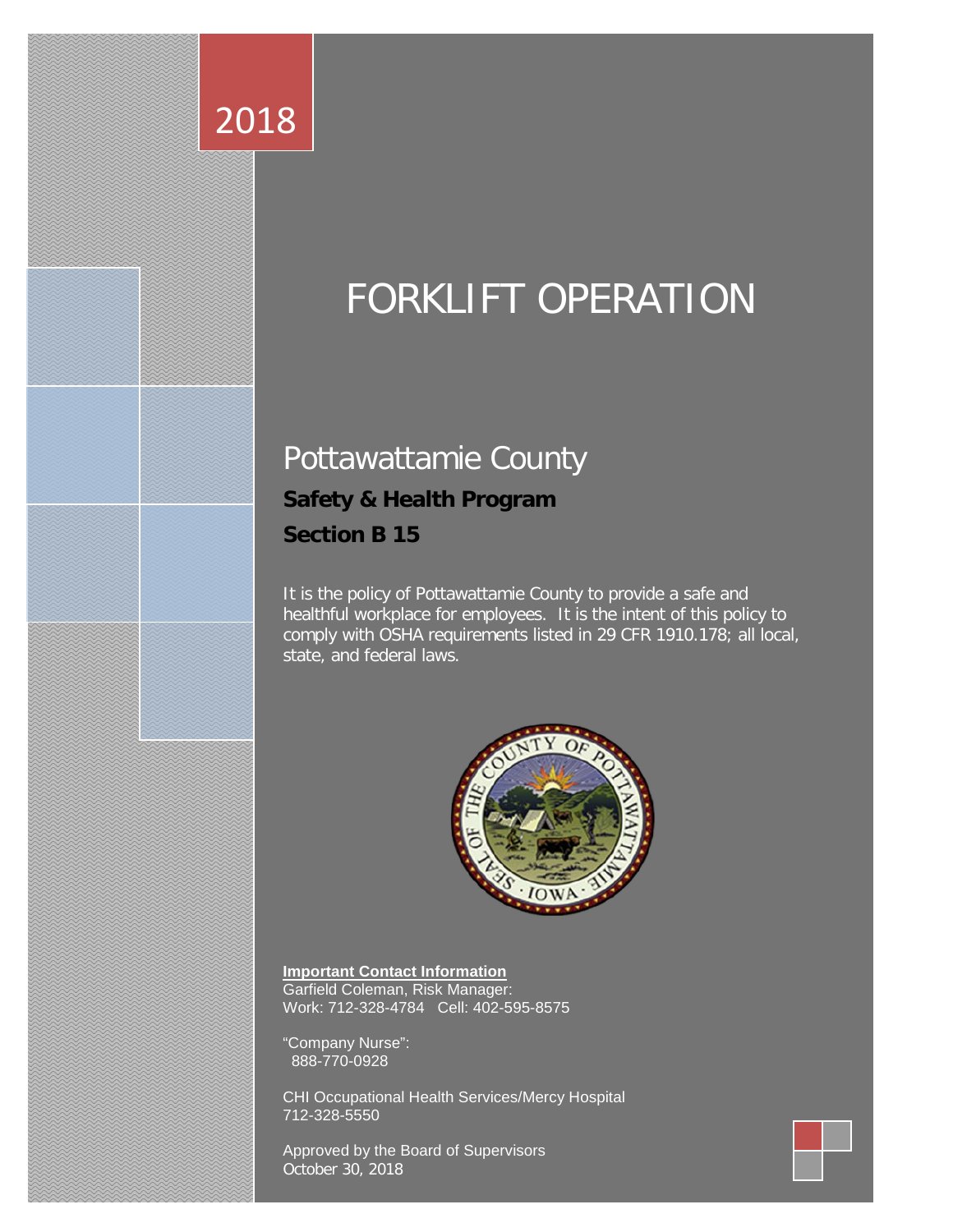## **FORKLIFT (PIT) OPERATION**

## **TABLE OF CONTENTS**

| Τ.   |                                                         |  |
|------|---------------------------------------------------------|--|
| П.   |                                                         |  |
| III. |                                                         |  |
| IV.  | A. General Requirements for Powered Industrial Trucks 4 |  |
| V.   |                                                         |  |
| VI.  |                                                         |  |

#### **MODEL FORMS**

Appendix A – Definitions & PIT Class

Appendix B-1 – Operator Checklist – Internal Combustion Engine Industrial Truck

Appendix B-2 – Operator Checklist – Electrical Industrial Truck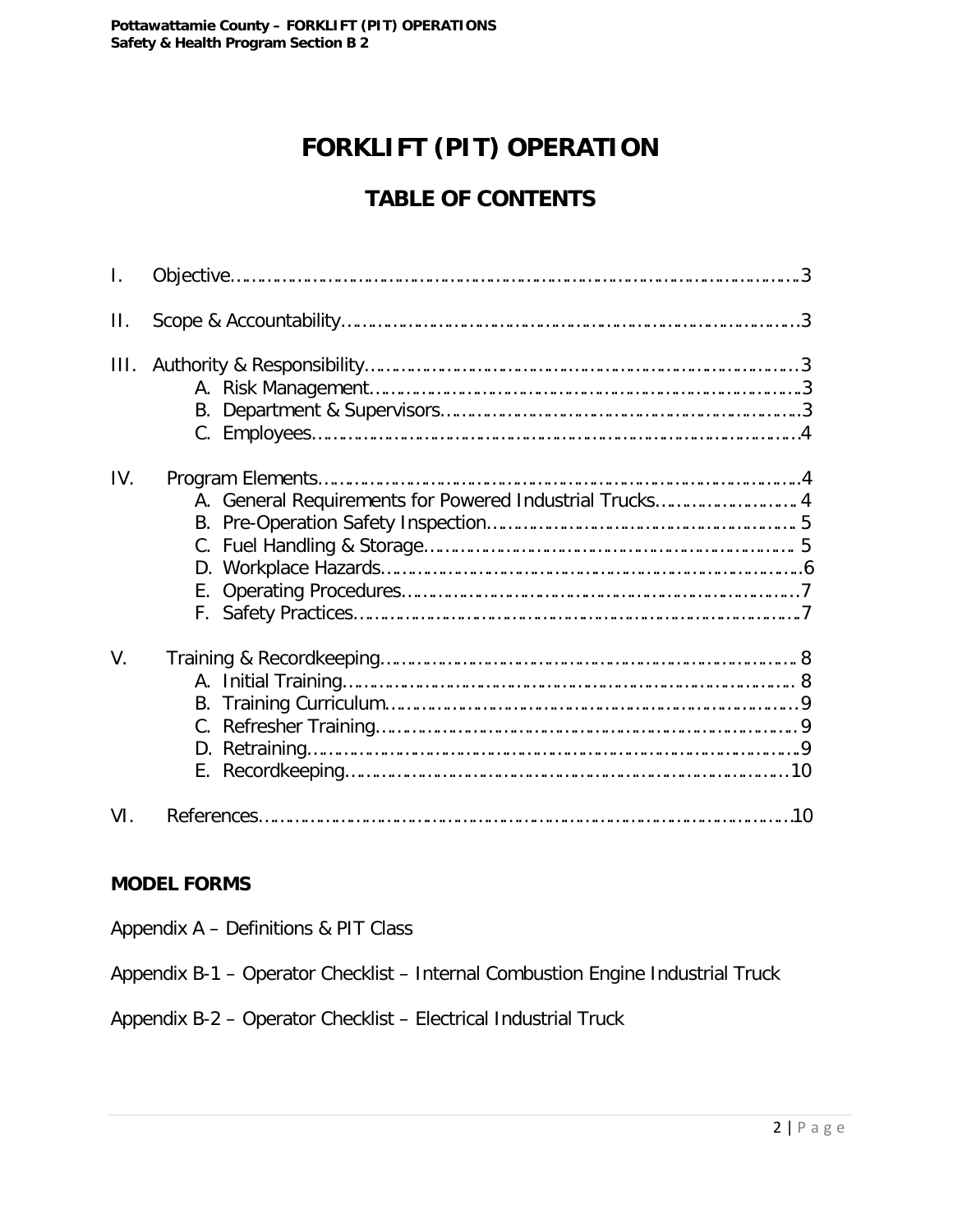## **I. Objective**

The purpose of this program is to ensure a safe work environment and to protect the health and safety of Pottawattamie County employees who operate or maintain powered industrial trucks (PITs). The Occupational Safety and Health Administration (OSHA), per 29 CFR 1910.178, states in part, only trained and authorized operators shall be permitted to operate a forklift (PIT).

## **II. Scope and Applicability**

The Powered Industrial Truck (PIT) Program applies to all Pottawattamie County departments that operate and/or maintain specialized industrial trucks powered by electric motors or internal combustion engines. This includes all self-propelled, material delivery vehicles or self-propelled, fork lift vehicles that the operator walks with, stands on, or sits on. Excluded from the scope of this program include: compressed air or nonflammable compressed gas-operated industrial trucks, farm vehicles, and any vehicles primarily used for earth moving or over-the- road hauling.

## **III. Authority & Responsibility**

#### **A. Risk Management is responsible for:**

- 1. Reviewing the PIT Program to assure compliance.
- 2. Maintaining employee training records.
- 3. Assisting Departments and Supervisors as needed to ensure program compliance.

#### **B. Department and Supervisors are responsible for:**

- 1. Ensuring employees attend training and operate PITs in a safe manner.
- 2. Ensuring all equipment is in proper working condition.
- 3. Assuring operators perform appropriate pre-operation safety inspections and complete log books prior to operating equipment.
- 4. Inspecting emergency eyewash stations and documenting on a weekly basis.
- 5. Scheduling maintenance by outside contractors.
- 6. Inspecting daily log books on a monthly basis.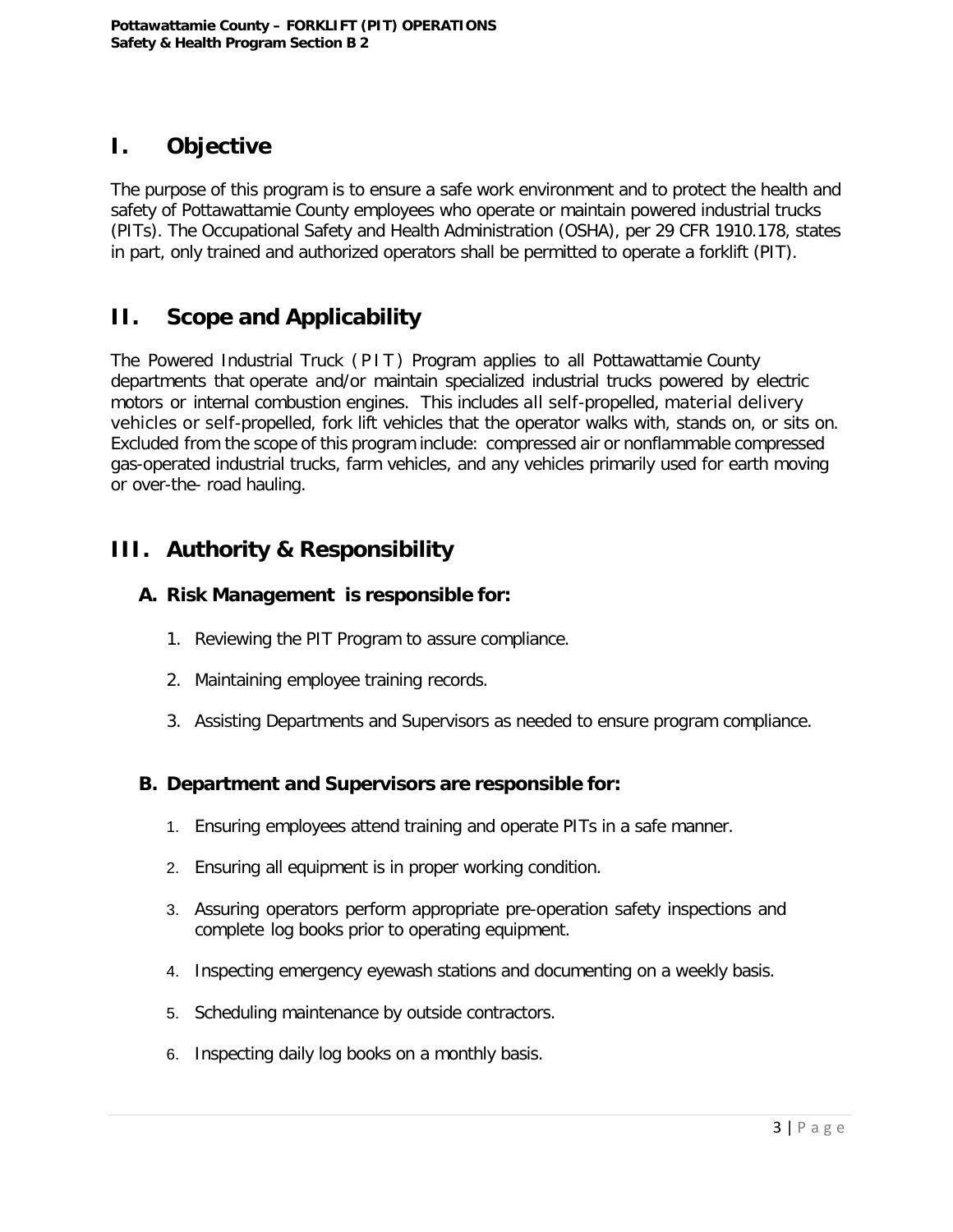- 7. Maintaining required documentation.
- 8. Taking PIT out of service if needed.

#### **C. Employees are responsible for:**

- 1. Complying with the PIT program.
- 2. Completing the required training prior to operating a PIT.
- 3. Conducting the pre-use inspection prior to operating the PIT.
- 4. Ensuring safe operation of the PIT.
- 5. Reporting unsafe conditions and any incident to supervisor and taking PIT out of service if needed.

#### **IV. PROGRAM ELEMENTS**

#### **A. General Requirements for Powered Industrial Trucks**

- 1. Only trained and authorized operators shall be permitted to operate a PIT.
- 2. Modifications and additions that affect capacity and the safe operation of the PIT shall not be performed by any employees without the manufacturer's prior written approval. Capacity, operation, and maintenance instruction plates, tags, or decals shall be modified accordingly.
- 3. If the PIT is equipped with front-end attachments other than factory installed attachments, the PIT shall be marked to identify the attachments and show the approximate weight of the truck and attachment combination at maximum elevation with load laterally centered.
- 4. Nameplates and markings shall be in place and maintained in a legible condition.
- 5. Department will conduct an assessment of the areas in which powered industrial trucks are used within their departments to determine if specialty designed equipment may be required. Use OSHA Standard 29 CFR 1910.178(c) for reference to determine areas which may be designated hazardous locations. If designated locations exist which require specially designed and tested industrial trucks, notify Risk Manager for your respective site for assistance in determining which type of industrial truck to use.
- 6. All PITs approved for fire safety purposes must bear a label or other identifying mark indicating approval by the testing laboratory.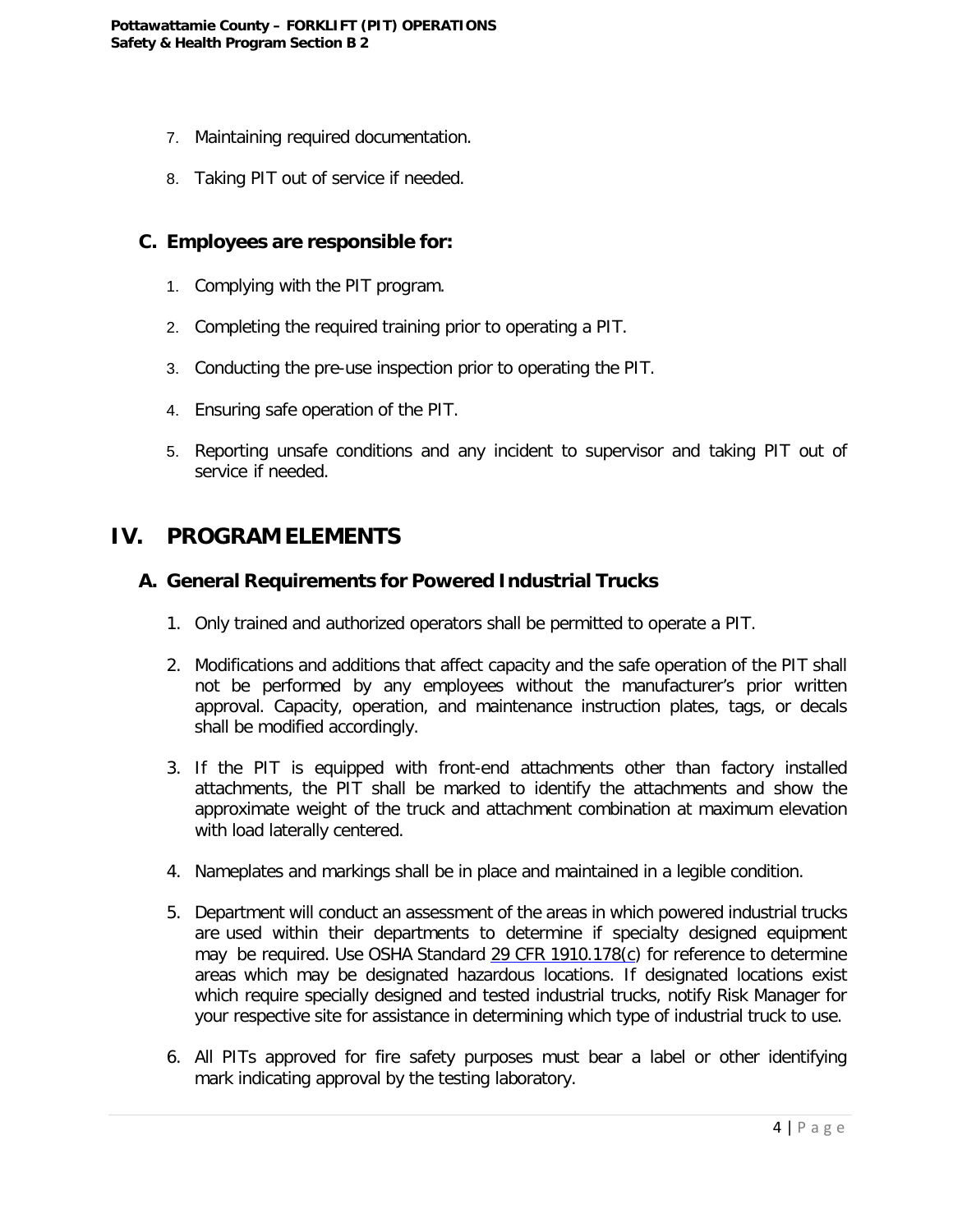7. Any PIT not in safe operating condition shall be removed from service. All repairs shall return to the manufacturer's specifications. No PIT shall be put back into service until all repairs have been made.

#### **B. Pre-Operation Safety Inspection**

Prior to operating a PIT, the employee shall perform a pre-operation safety inspection as follows using the appropriate Operator Inspection Checklists in Appendix B-1 and B-2:

- 1. This inspection shall be made at least daily when the PIT is used.
- 2. When PITs are used on a round-the-clock basis, they shall be examined before each shift.
- 3. The inspection shall identify any conditions that could affect the safe operation of the PIT.
- 4. If any unsafe condition(s) exist, the PIT shall be removed from service and tagged "Out of Service" until the proper repairs or concerns are addressed.
- 5. Upon an operator discovering any operation or safety concerns, immediately notify the supervisor so they can notify the person responsible for the repairs.
- 6. Only outside contractors qualified to repair PITs shall perform all repairs and adjustments.

#### **C. Fuel Handling and Storage**

- 1. The handling and storage of liquid fuels such as gasoline shall be in accordance with the National Fire Protection Association (NFPA) Flammable and Combustible Liquids Code (NFPA 30).
- 2. The handling and storage of liquefied petroleum gas fuel shall be in accordance with the Storage and Handling of Liquefied Petroleum Gases Code (NFPA 58).
- 3. The following procedures shall be followed:
	- a. Battery charging installations shall be located in areas designated for that purpose.
	- b. When refueling or recharging the batteries of a PIT, the operator shall ensure that the PIT is shut-off and the parking brake is engaged.
	- c. Facilities shall be provided for flushing and neutralizing spilled electrolyte and for protecting charging apparatus from damage by trucks.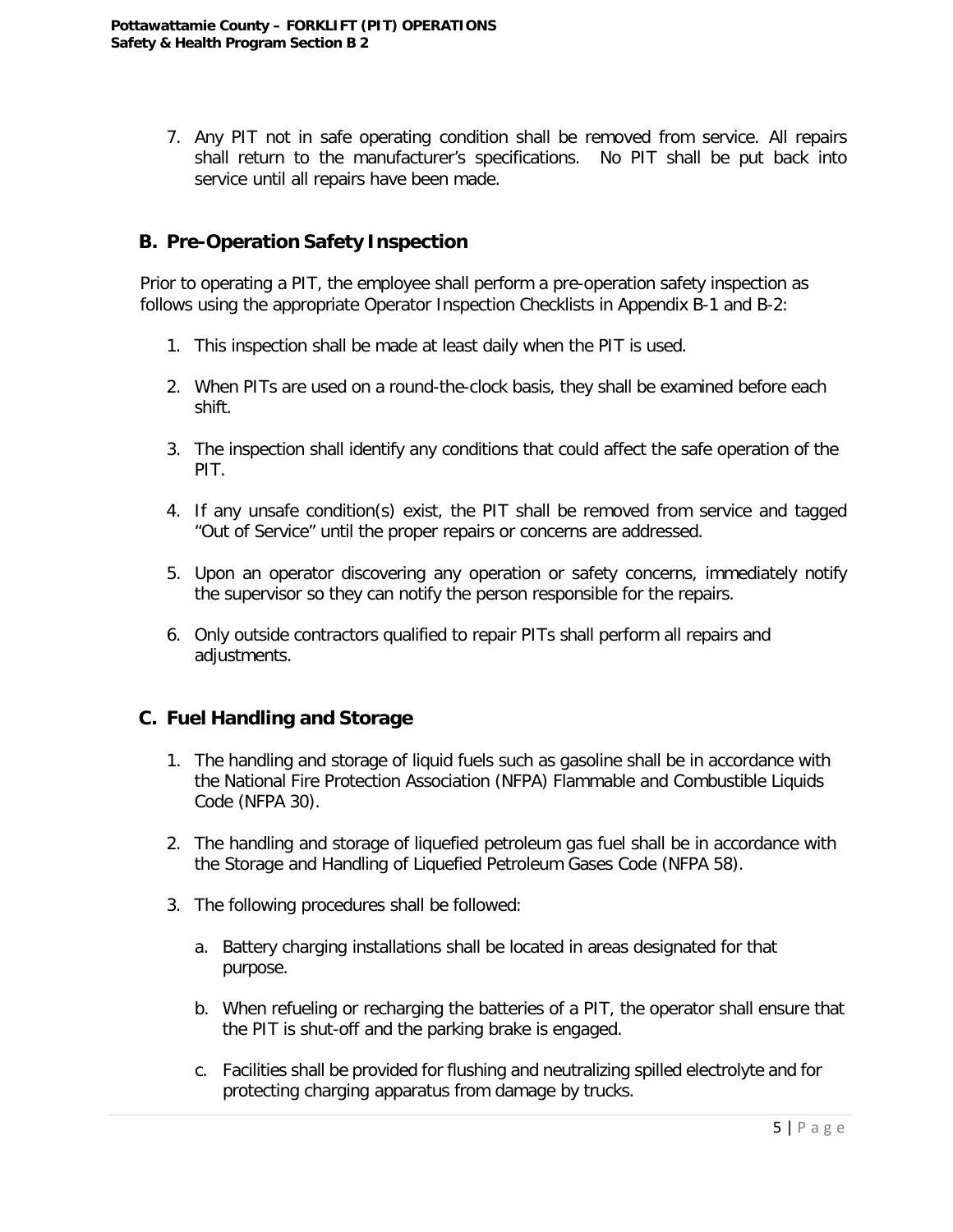- d. Refueling and recharging shall be completed in areas that are designated and well ventilated. Personal protective equipment (approved face shield, goggles, gloves) shall be worn during all inspections, refueling and battery filling/charging operations; propane tank change-outs, and any other potentially hazardous operation.
- e. For battery charging areas; an emergency eyewash/shower station shall be present in the area.
- f. Smoking shall be prohibited in refueling and recharging areas. Fuel vapors and gases, which can escape from the battery and fuel vents, are extremely flammable.
- g. Battery levels shall be checked monthly.
- h. When charging batteries, acid shall be poured into water; water shall not be poured into acid.

#### **D. Workplace Hazards**

Many hazards exist in the workplaces which are easily detectable if a survey of the area is conducted. These hazards include, but are not limited to, the following:

- 1. Overhead obstructions such as fire protection sprinkler piping, ventilation ducts, lighting fixtures, power lines. If the load being moved is carried too high or the PIT mast is raised too high, damage can occur to the overhead obstruction and possibly cause injury to the operator or people in the immediate area.
- 2. Co-workers or pedestrians present a hazard when traveling to and from certain areas within the facility.
- 3. Poor housekeeping such as wet floors and debris left on the floor.
- 4. Poor condition of the floor surface such as uneven concrete, potholes and cracks.
- 5. Poor visibility around corners. The operator's view from a PIT can be blocked or obstructed by the load. If there is not a clear view, drive in reverse or have a co-worker, "spotter", direct you.
- 6. Operating a PIT in a confined area with poor ventilation can allow the PIT exhaust gases and contaminants to accumulate. This creates a hazard not only for the PIT operator, but also for others within the area or building. Contact Risk Management to evaluate and make recommendation of the air quality if concerns should arise.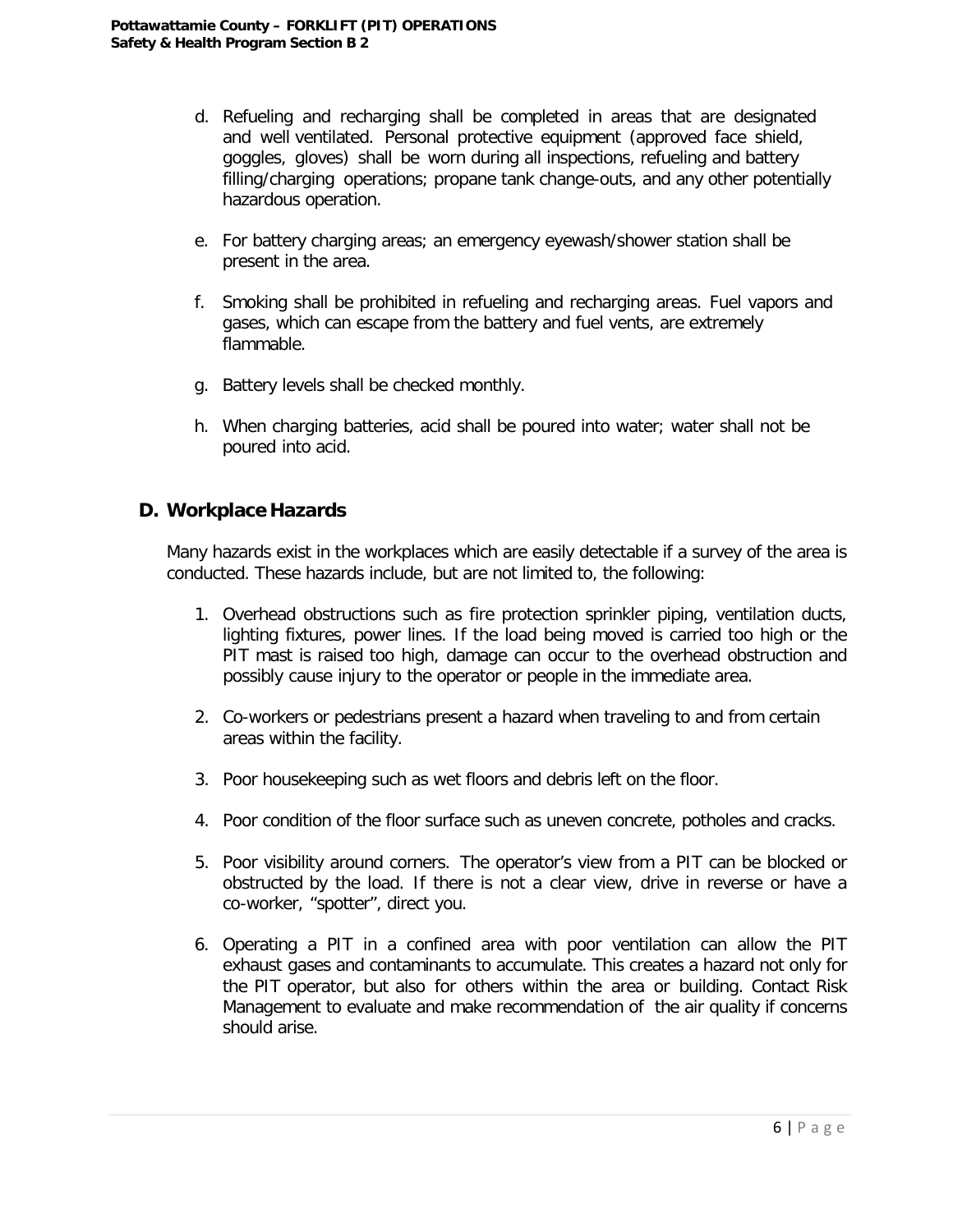- 7. For individuals who wear eyeglasses, entering a warm atmosphere from a cold atmosphere (driving into a building from the outside) will cause eyeglasses to steam up reducing vision.
- 8. Driving too fast for the conditions of the area. When operating a PIT, always remain alert and cautious.

\*Note the existing and potential hazards and conditions that do or could exist in the work environment. Whenever a hazard is discovered which requires action such as housekeeping, poor floor condition or poor ventilation, immediately notify the supervisor to ensure the proper procedures are followed to address the hazards.

#### **E. Operating Procedures**

- 1. When operating a PIT, always travel with the forks approximately four inches from the ground so they clear any uneven surfaces or as low as possible.
- 2. Always survey the area ahead and to the sides when traveling.
- 3. Always travel in reverse or use a "spotter" when the load being carried obstructs the view.
- 4. Factors that could cause the PIT to tip over:
	- a. Overloads or Unstable loads
	- b. Loads not centered on forks
	- c. Traveling with the load raised
	- d. Traveling at excessive speeds
	- e. Sudden stops and starts or making sharp turns
	- f. Traveling across a ramp or incline

#### **F. Safety Practices**

The following safety practices shall be adhered to at all times when operating a PIT:

- 1. Wear seatbelts whenever the PIT is equipped with them.
- 2. Keep all body parts inside the driver's compartment.
- 3. Drive at appropriate speeds.
- 4. Do not carry passengers on the PIT.
- 5. No person shall be permitted to stand or pass under elevated portions of any PIT, whether loaded or empty.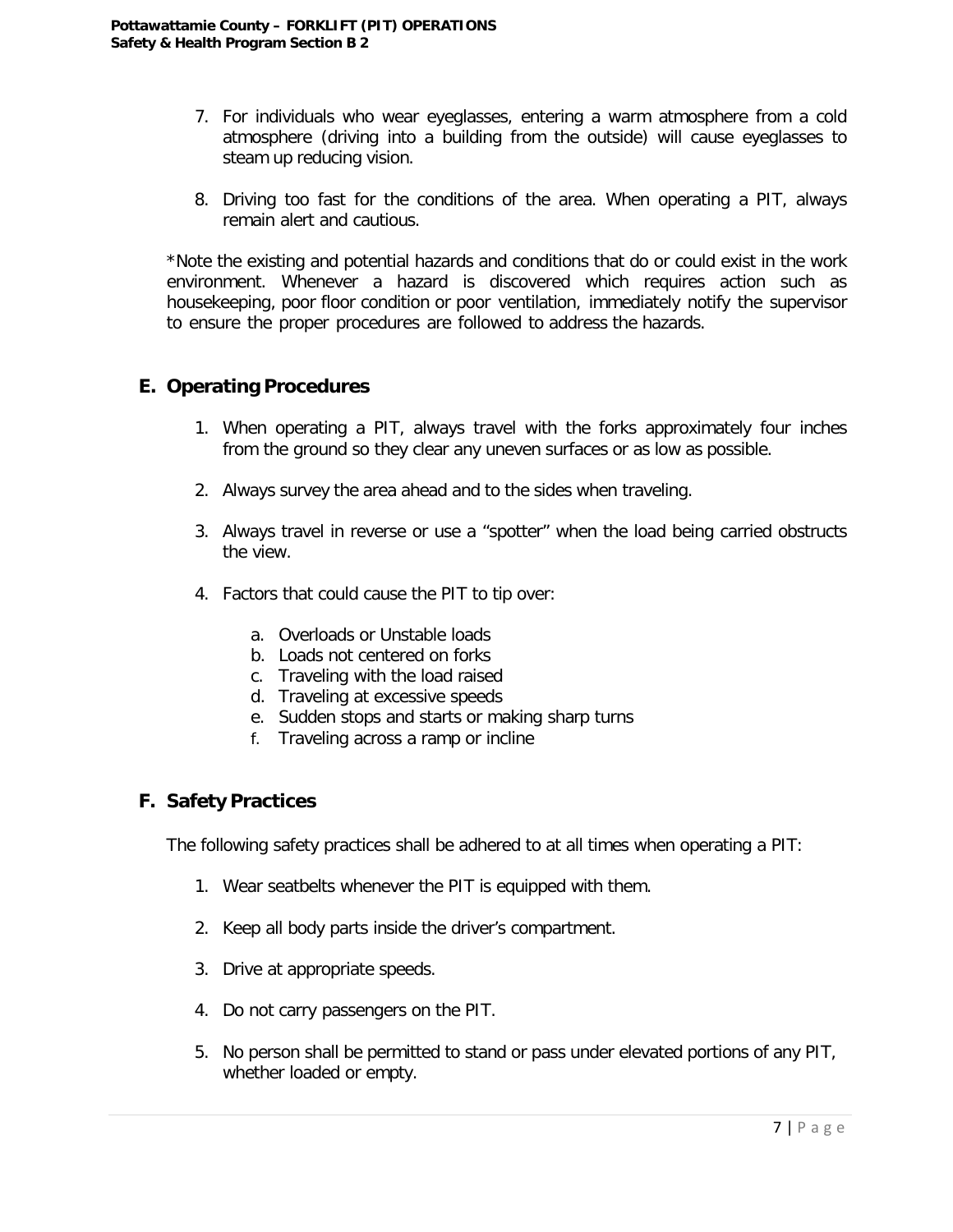- 6. When traveling behind other PITs or vehicles, always maintain at least three PIT lengths from the vehicle or PIT ahead, and maintain control of the PIT at all times.
- 7. Slowly approach ramps and inclines straight, not at an angle.
- 8. Never turn the PIT while on a ramp or incline.
- 9. When parking a PIT and prior to dismounting or leaving the unit, shut-off the power. The operator shall never leave a running PIT unattended.
- 10. When the PIT is left unattended, the load shall be fully lowered, controls shall be neutralized, power shut off, brakes set and wheels blocked if PIT is parked on an incline.
- 11. Never park a PIT in front of any fire protection equipment, emergency exits, or in a manner that would obstruct a person from exiting the area.
- 12. If at any time during operation a PIT is found to be in need of repair, defective, or in any way unsafe, it shall be immediately removed from service. The supervisor shall be notified so they can contact the person responsible for the repairs.
- 13. Refueling and recharging area shall be equipped with an emergency eyewash station.
- 14. Emergency eyewash stations shall be inspected on a weekly basis.

### **V. TRAINING & RECORDKEEPING**

#### **A. Initial Training**

- 1. Pottawattamie County employees designated to operate a powered industrial truck shall be required to participate in and successfully complete a PIT training program presented by a qualified instructor..
- 2. The supervisor shall ensure that each PIT operator is competent to operate a powered industrial truck safely.
- 3. Prior to permitting an employee to operate a PIT (except for training purposes), the supervisor shall ensure that each operator has successfully completed the Pottawattamie County Lift Truck Operator required training and has a valid Operator Certification Card.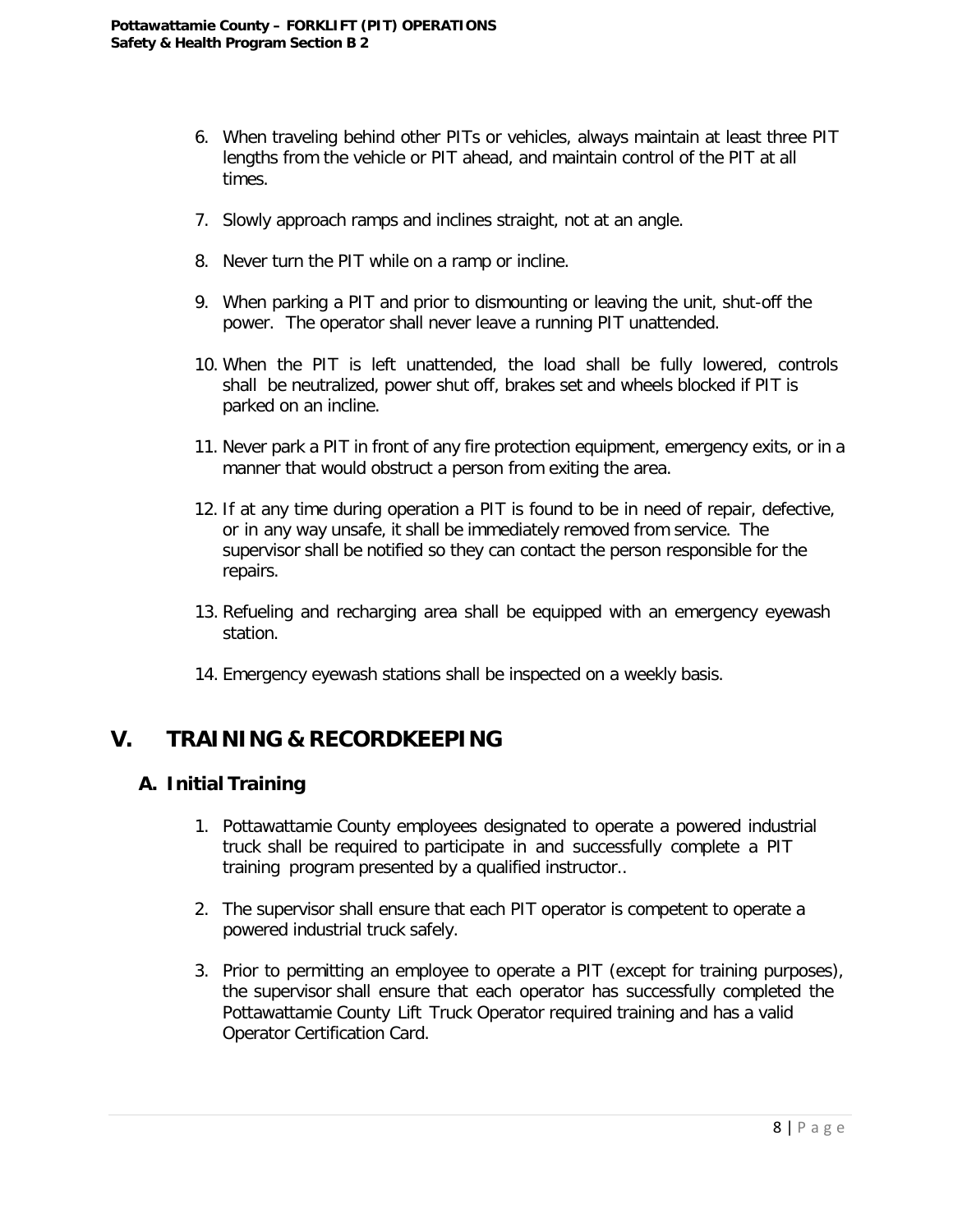- 4. All operator training and evaluation shall be conducted by persons who have the knowledge, training, and experience to train PIT operators and evaluate their competence.
- 5. Training consists of a combination of formal instruction and practical training. Formal instruction includes lecture, interactive discussion, video, and written material handouts. Practical training includes demonstrations performed by the trainer, practical exercises performed by the trainee, and evaluation of the operator's performance in the workplace.
- 6. Trainees may operate a powered industrial truck only:
	- a. Under the supervision of persons who have the knowledge, training, and experience to train operators and evaluate their competence.
	- b. Where such operation does not endanger the trainee or other employees.

#### **B. Training Curriculum**:

The curriculum of the training program shall, at a minimum, address the following topics:

- 1. Pre-Operation Safety Inspection
- 2. Workplace Hazards
- 3. Safe Driving and Operating Procedures
- 4. Loading-Carrying-Unloading of Materials
- 5. Operation and Safety Driving Practical

#### **C. Refresher Training**

Employees shall be required to participate in refresher training at least once every three years. Refresher training shall consist of practical exercises performed by the trainee, and evaluation of the operator's performance in the workplace.

#### **D. Retraining**

Retraining in the safe use of PIT may be necessary if certain conditions occur. The classroom and hands-on retraining may be deemed necessary when it has been documented that the operator has been observed to operate the PIT in an unsafe and/or inappropriate manner, involved in an accident or near miss incident, is assigned to drive a different type of PIT, or a condition in the workplace changes in a manner that could affect safe operation of the PIT as directed by this program and according to OSHA regulations.

If an employee has been involved in any of the examples listed above, use of any PIT by the employee may be restricted until retraining has been completed.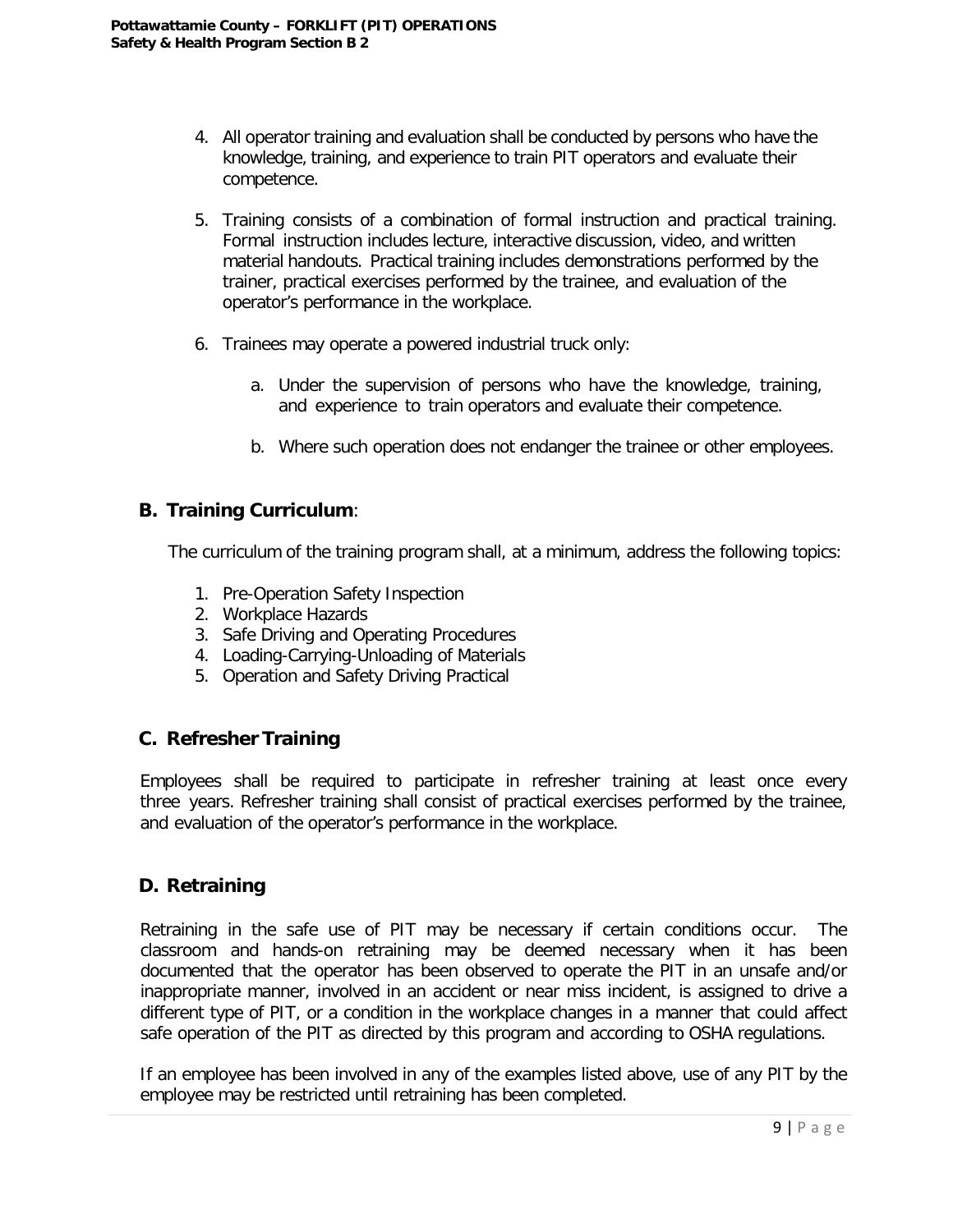#### **E. Recordkeeping**

- 1. Training records will be maintained by Risk Management. Departments are required to forward all training documents to Risk Management.
- 2. Maintenance, repair records, and inspections must be documented and kept by the Department with or near the PIT.

### **VI. References**

- 29 CFR 1910.178 Powered industrial trucks
- NFPA 30 Flammable and Combustible Liquids Code
- NFPA 58 Storage and Handling of Liquefied Petroleum Gases Code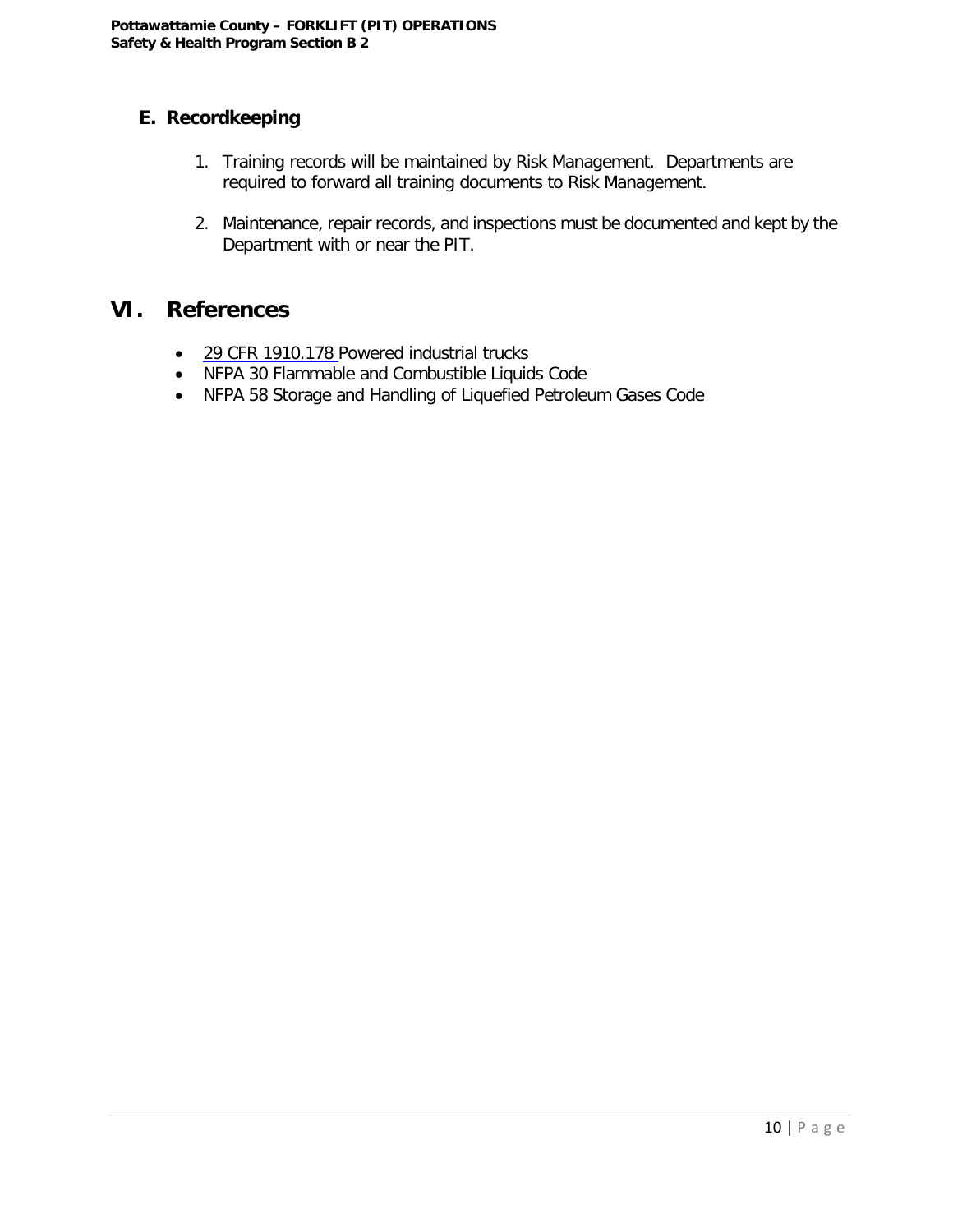# **MODEL FORMS**

Model forms for this program are located on the following pages. Departments may modify or develop their own forms based on the specific needs of their department.

> Modified forms are subject to review and approval of Risk Management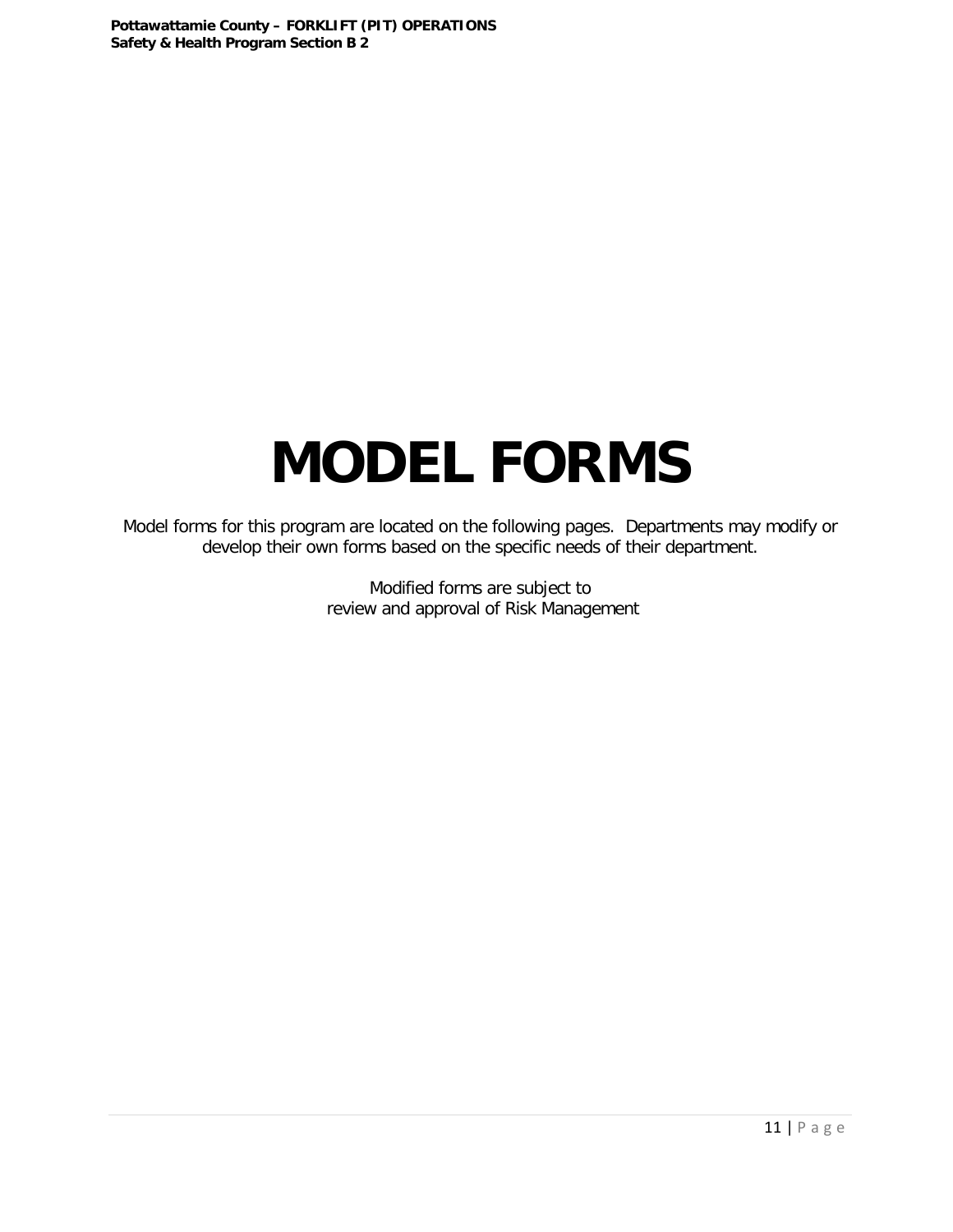#### **APPENDIX A – DEFINITIONS & PIT CLASS**

**Center of Gravity -** The point on an object at which all of the object's weight is concentrated. For symmetrical loads, the center of gravity is at the middle of the load.

**Class 1**--Electric Motor, Sit-down Rider, Counter-Balanced Trucks (Solid and Pneumatic Tires).

**Class 2**--Electric Motor Narrow Aisle Trucks (Solid Tires).

**Class 3**--Electric Motor Hand Trucks or Hand/Rider Trucks (Solid Tires).

**Class 4**--Internal Combustion Engine Trucks (Solid Tires).

**Class 5**--Internal Combustion Engine Trucks (Pneumatic Tires).

**Class 6**--Electric and Internal Combustion Engine Tractors (Solid and Pneumatic Tires).

**Class 7**--Rough Terrain Forklift Trucks (Pneumatic Tires).

**Fulcrum** - The truck's axis of rotation when it tips over.

**Line of Action** - The imaginary vertical line through an object's center of gravity.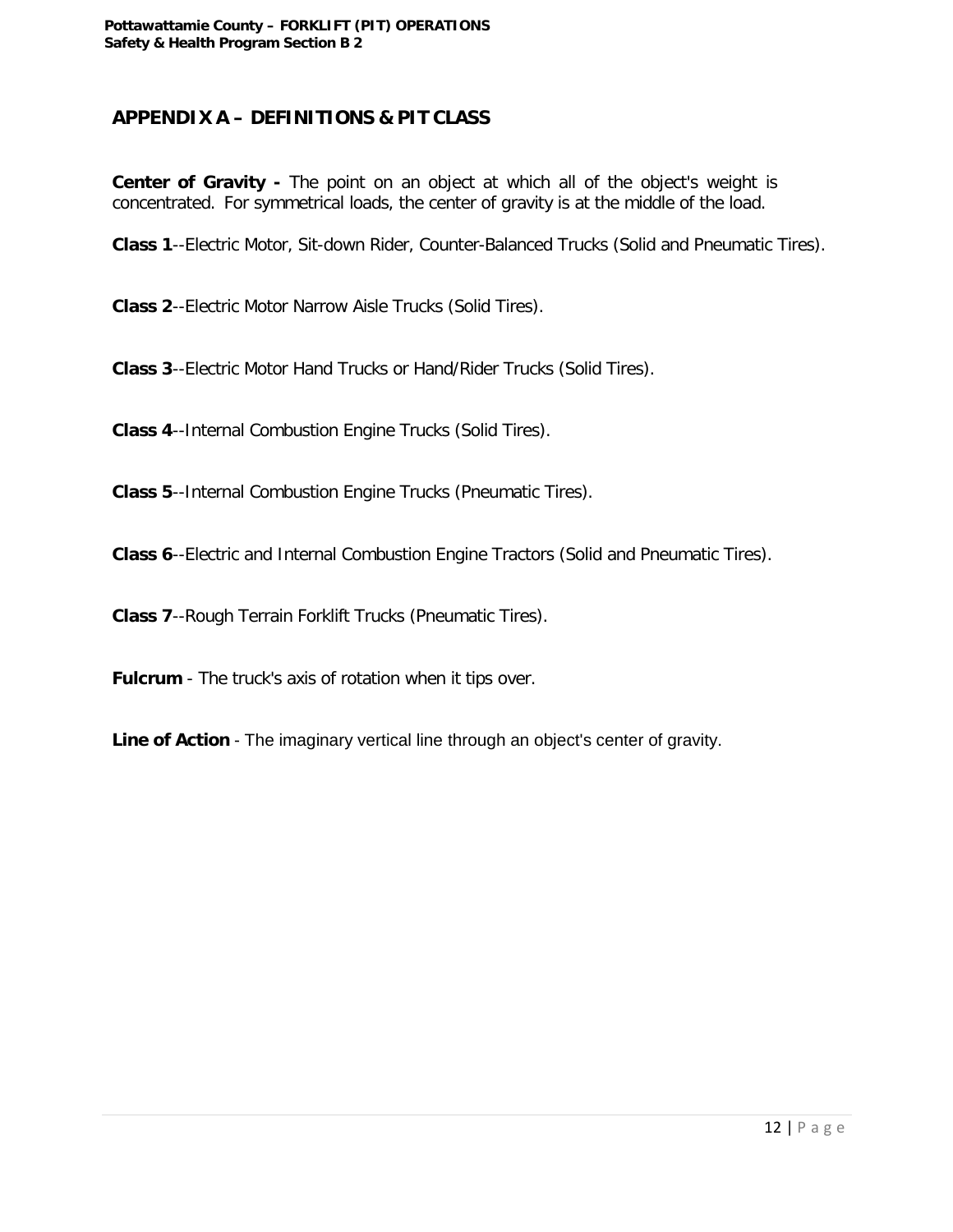#### **APPENDIX B-1: OPERATOR CHECKLIST - Internal Combustion Engine Industrial Truck**

#### **OPERATOR CHECKLIST - Internal Combustion Engine Industrial Truck Inspection Information**

| Date              | Operator          |  |
|-------------------|-------------------|--|
| Truck#            | Model#            |  |
| <b>Department</b> | Serial#           |  |
| <b>Shift</b>      | <b>Hour Meter</b> |  |

#### **Safety and Operational Checklist (Have a qualified person correct all problems.)**

| <b>Engine Off Checks</b>                                                                         | $\alpha$ | <b>FIX</b> |
|--------------------------------------------------------------------------------------------------|----------|------------|
| Leaks – Fuel, Hydraulic Oil, Engine Oil or Radiator Coolant                                      |          |            |
| <b>Tires - Condition and Pressure</b>                                                            |          |            |
| Forks. Top Clip Retaining Pin and Heel - Check Condition                                         |          |            |
| Load Backrest - Securely Attached                                                                |          |            |
| Hydraulic Hoses, Mast Chains, Cables and Stops – Check Visually                                  |          |            |
| <b>Overhead Guard - Attached</b>                                                                 |          |            |
| <b>Finger Guards - Attached</b>                                                                  |          |            |
| Propane Tank (LP Gas Truck) – Rust Corrosion, Damage                                             |          |            |
| Safety Warnings - Attached (Refer to Parts Manual for Location)                                  |          |            |
| Battery - Check Water/Electrolyte Level and Charge                                               |          |            |
| All Engine Belts – Check Visually                                                                |          |            |
| Hydraulic Fluid Level - Check Level                                                              |          |            |
| <b>Engine Oil Level - Dipstick</b>                                                               |          |            |
| <b>Transmission Fluid Level - Dipstick</b>                                                       |          |            |
| Engine Air Cleaner – Squeeze Rubber Dirt Trap or Check the Restriction Alarm (if equipped)       |          |            |
| Radiator Coolant - Check Level                                                                   |          |            |
| <b>Operator's Manual - In Container</b>                                                          |          |            |
| Nameplate – Attached and Information Matches Model, Serial Number and Attachments                |          |            |
| Seat Belt - Functioning Smoothly                                                                 |          |            |
| Hood Latch - Adiusted and Securely Fastened                                                      |          |            |
| <b>Brake Fluid - Check Level</b>                                                                 |          |            |
| Engine On Checks - Unusual Noises Must Be Investigated Immediately                               | OK       | <b>FIX</b> |
| Accelerator or Direction Control Pedal - Functioning Smoothly                                    |          |            |
| Service Brake - Functioning Smoothly                                                             |          |            |
| Parking Brake - Functioning Smoothly                                                             |          |            |
| Steering Operation - Functioning Smoothly                                                        |          |            |
| Drive Control - Forward/Reverse - Functioning Smoothly                                           |          |            |
| Tilt Control – Forward and Back – Functioning Smoothly                                           |          |            |
| Hoist and Lowering Control - Functioning Smoothly                                                |          |            |
| <b>Attachment Control - Operation</b>                                                            |          |            |
| Horn, Lights, and Audible Alarms – Functioning                                                   |          |            |
| Cab (if equipped) – Heater. Defroster. Wipers – Functioning                                      |          |            |
| Gauges: Ammeter, Engine Oil Pressure, Hour Meter, Fuel Level, Temperature, Instrument Monitors - |          |            |